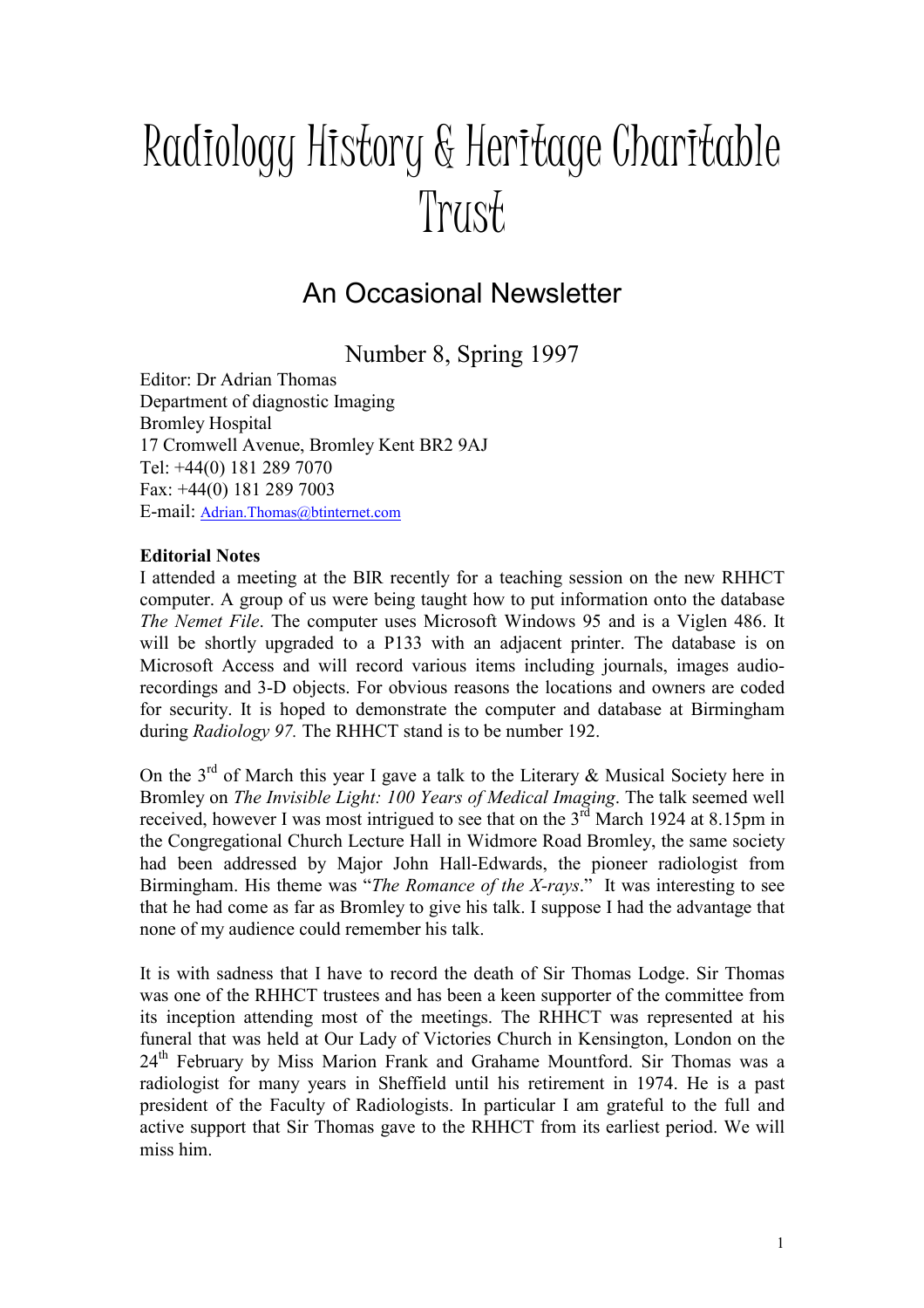If you do have any news or information suitable for this newsletter then do please send it to me. It is interesting to see that material on CD-ROM is now becoming available that is of interest to us. New CDs on the atomic bomb and medical history are reviewed. There are also web sites on the Internet of interest to radiological history. Should our historical database be accessible on the Internet? Are there security implications? Should the RHHCT have its own web site? I would be interested in your thoughts and views.

Adrian Thomas



### Late news of the Röntgen Centenary

To coincide with the month of Röntgen's discovery of X-rays, there were several commemorative issues of journals in November 1995. These included: Acta Radiologica Radiation Research Health Physics MedicaMundi

Don't forget that 1997 is the centenary year of the founding of the Röntgen Society, parent of all the radiological societies in Britain and the oldest in the world. The BIR is celebrating with a 100th BIRthday Symposium and a BIRthday debate on Wednesday 21st May during Radiology 1997. Please see your programme or contact the Secretariat on 0171 436 7807.

The History session at the conference is devoted to "Digital Imaging" and is also on Wednesday 21st May.

#### Interesting Web Sites.

Marie Curie. Address: http://www.xray.hmc.psu.edu/rci/ss4/ss4\_11.html

This site has been described as a cross between Radiology Weekly and Stamp Collectors World. The site tells the story of the life and work of Marie Curie and is illustrated with postage stamps. There is an extensive list of appropriate scientific links. NetUser magazine advised its readers only to progress if they knew the meaning of 'photofluorography'!

Wellcome Institute for the History of Medicine. Current work in the history of medicine is available on-line within the Wellcome Institute Library's database (WILDCat). The internet address is: wihm.icl.ac.uk and for JANet users: uk.ac.ucl.wihm . Once linked to WILDCat all searches are free. Current and inprogress issues of Current work can be browsed using the Bibliographic Current Awareness Services option. Further information is available from Cathy Doggrell c.doggrell@wellcome.ac.uk or Kate Bishop k.bishop@wellcome.ac.uk.

Please let me know the address of any web sites of medical history interest and I will circulate them in the next newsletter.

#### EW BOOKS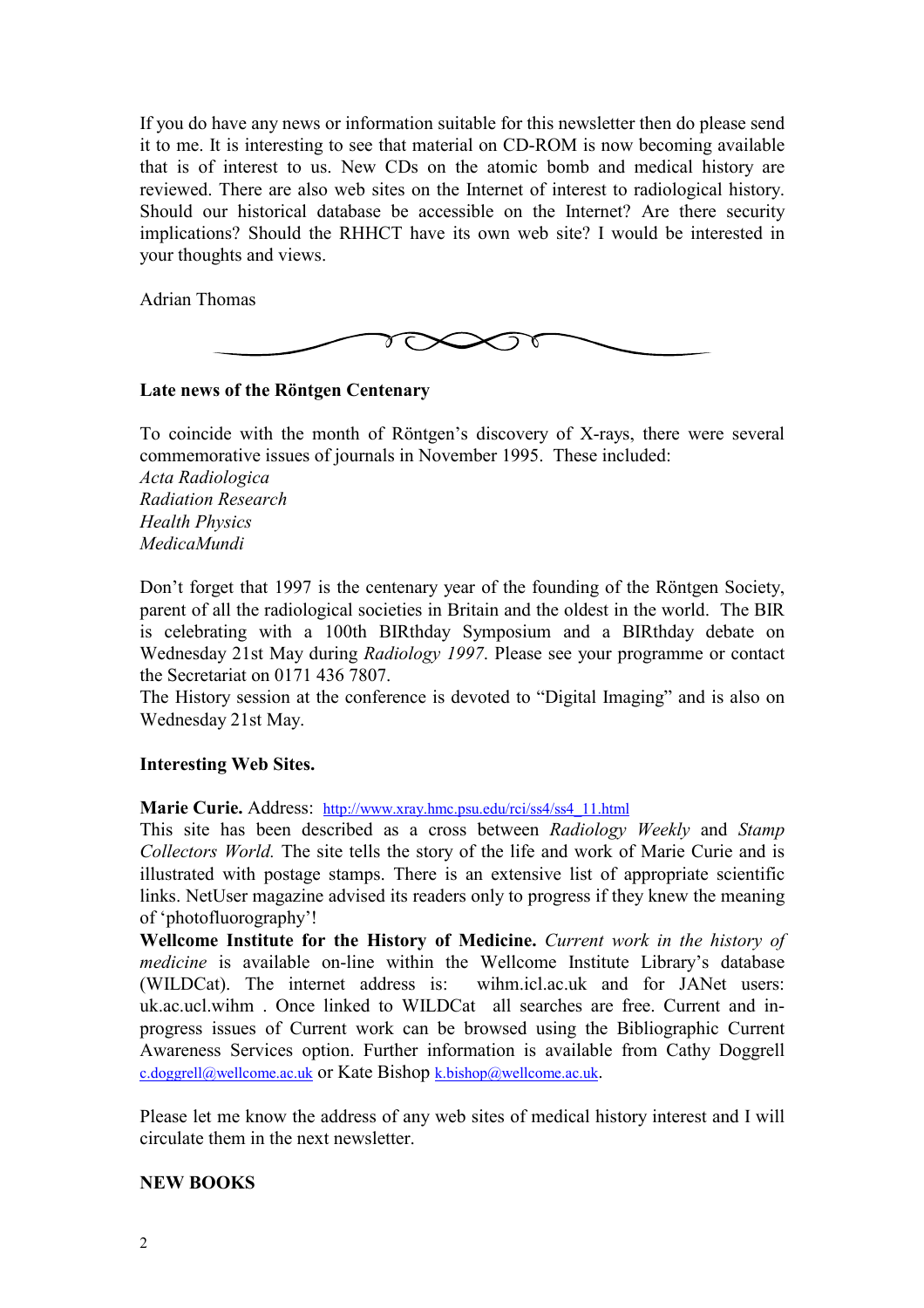The first two volumes of the American

History of the Radiological Sciences -

 Radiation Physics ed. Raymond A Gagliardi, MD & Peter R Almond, PhD; and

 Diagnosis ed. Raymond A Gagliardi MD & Bruce L McClennan MD Both published 1996 by Radiology Centennial Inc. 1891 Preston White Drive, Reston, VA 20191, USA,

Seen listed in the TLS [due Dec 96] :

### Kevles, Bettyann Holtzmann

Naked to the Bone: medical imaging in the  $20$ th Century. New Brunswick NJ, Rutgers U. P. 08135 2358 3 \$35.95

# OLD BOOKS FOR SALE !

The following books have been offered for sale to raise funds for the RHHCT, and are held by Dr Jean Guy at The Vicarage, Betws Cedewain, Newtown, Powys SY16 3DS. She will hold them until 1st May, after which they will be offered to a bookseller. Prices include post and packing. Please pay by cheque made out to the Radiology History and Heritage Charitable Trust.

Cancer: Diagnosis, Treatment and Prognosis. Lauren V Ackerman & Juan del Regato, 4th ed. 1970, St Louis USA, C V Mosby. £10

Positioning in Radiography, K C Clark, London Wm. Heinemann for Ilford Ltd, 4th ed. 1945 £50

Elements of General Radio-Therapy for practitioners, Leopold Freund, trans. G H Lancashire, London, Rebman Ltd, 1904.

Man against Cancer: research and progress, Bernard Glemser, London, The Bodley Head, 1969. £6

Practical Neurology, W B Matthews, Oxford, Blackwell Scientific Publications, 1963 £6

The Royal College of Surgeons, Edinburgh, List of Fellows, 31/12/1969 and 31/12/1974 the 2 issues £6

Stedman's Medical Dictionary, ed. Norman Burke Taylor, 17th ed., 1950, London, Baillière, Tindall  $& Cox$ .

Introduction to Pathology, G Payling Wright, London, Longmans Green & Co., 1950. £6

Journal of the Royal Institute of Public Health and Hygiene, issue for January 1955, includes an article by A G G Melville "Incidence of early cancer in South Derbyshire". £1

# The BIR Library

There is a large historical section to the library and it is to be found under number A12.

The following books have been included in the historical section during the last year and I am indebted to Kate Sanders their Library and Information Systems Manager for these details:

Marion D Cameron FS Peperdene: pioneer radiologist and X-ray Electa Press 1994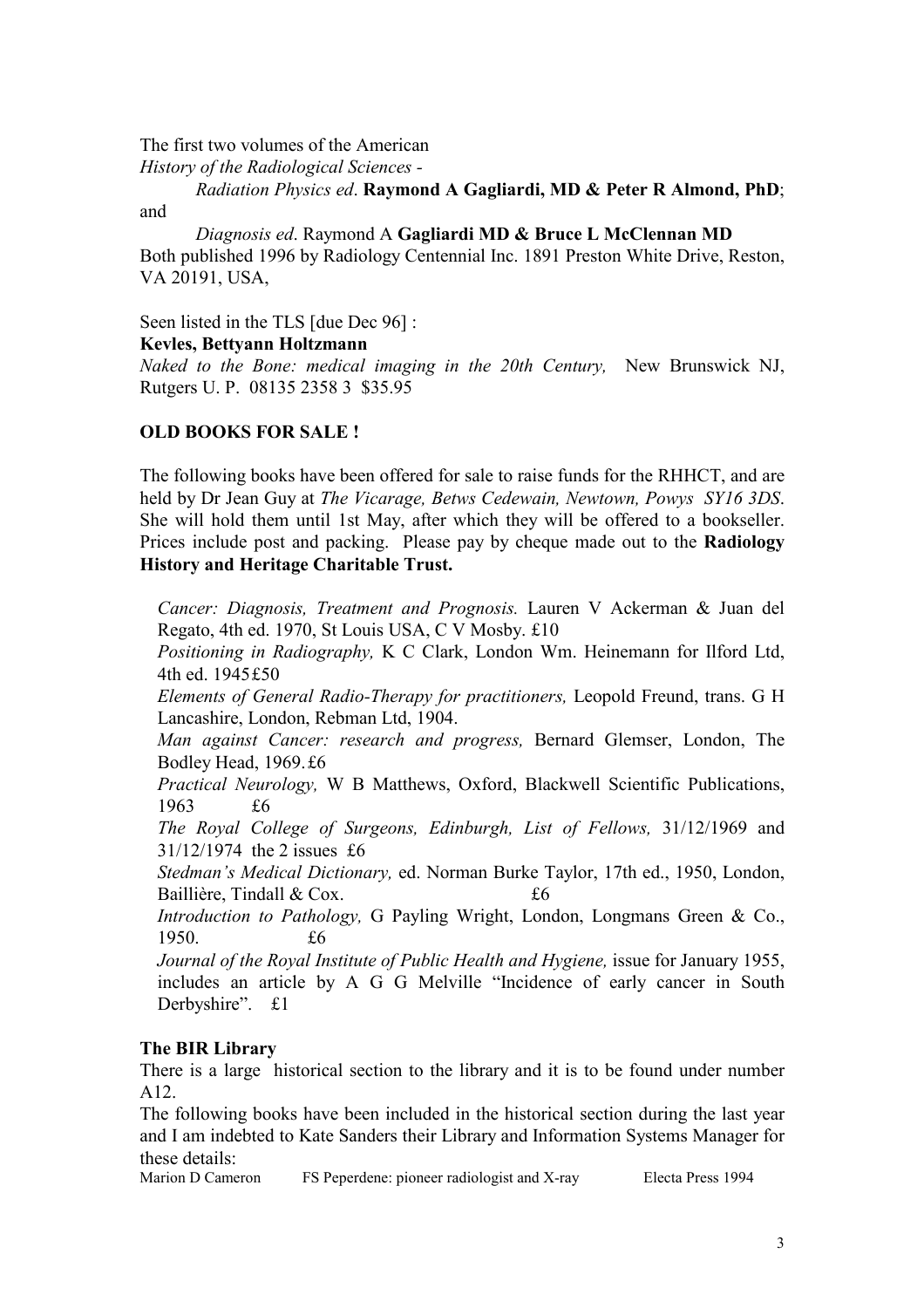|                   | martyr.                                                                                           |                       |
|-------------------|---------------------------------------------------------------------------------------------------|-----------------------|
| Werner Fehr       | CHF Müller: mit Röntgen begann die Zukunft                                                        | Hamburg 1981          |
|                   | ( with Röntgen began the future)                                                                  |                       |
| Joel D Howell     | Technology in the Hospital: transforming patient                                                  | Johns Hopkins         |
|                   | care in the early twentieth century.                                                              | University Press 1995 |
| Michael Jordan    | The maturing years: a history of the Society and                                                  | Society & College of  |
|                   | College of Radiographers 1970-1995                                                                | Radiographers 1995    |
|                   | Radiation Oncology: a century of progress and<br>achievement 1895-1995                            | <b>ESTRO 1995</b>     |
| William H Shehadi | Reflections on the radiology years: a tribute to the<br>evolution and development of X-ray tubes. | Princeton 1991        |
|                   | Origins of the science of radiation physics and of                                                | Medical Physics vol   |
|                   | the field of radiology.                                                                           | 22 No 11, pt 2 Nov    |
|                   |                                                                                                   | 1995 pp 1855-1976     |

As part of the BIRthday the library will be having a poster exhibition.

#### The Historical Medical Equipment Society

This new society was formed in September 1996. It is under the chairmanship of Mr John Kirkup FRCS. The aims of the society are to promote education and research into the history and evolution of instruments, apparatus and equipment employed in medicine and related health professions. The society will arrange meetings to discuss medical instruments and equipment, the publication of a newsletter and visits to museums and private collections. Membership is open to all and the inaugural meeting is planned for  $12<sup>th</sup>$  April 1997 with the title "Medical Instruments - Signposts to Medical History." The subscription for 1997 is £10.00. Their bulletin is interesting with a good section on medical museums.

The address for all correspondence and further details is: The Secretary, 77 Camarthen Avenue, Portsmouth PO6 2AG Fax 01705 201479 e-mail 101767.2756@compuserve.com

#### BRIEF BOOK OTICES:

Radiation Protection Dosimetry vol. 68 nos. 1/2 1996: Becquerel's Legacy: A Century of Radioactivity. Proceedings of a conference, London February 29 & March 1 1996. Editor: M.C. O'Riordan, ISBN 1 870965 47 7, pub. Nuclear Technology Publishing.

The conference was organised by the National Radiological Protection Board and the British Association for the Advancement of Science to celebrate the centenary of the publication of Henri Becquerel's account of the detection of radiation from uranium salts. His original papers were in Comptes rendus de l'Académie des Sciences in March and May 1896. This issue contains 154 pages in hardback. Chapters of historical interest include "Henri Becquerel : the discovery of Radioactivity" by A Allisy of the International Bureau of Weights and Measures, France, "The History of Radiation Protection" by B Lindell of Stockholm, and "Radiation Accidents" by J C Nénot from the IPSN in France. There are other papers of medical and scientific interest.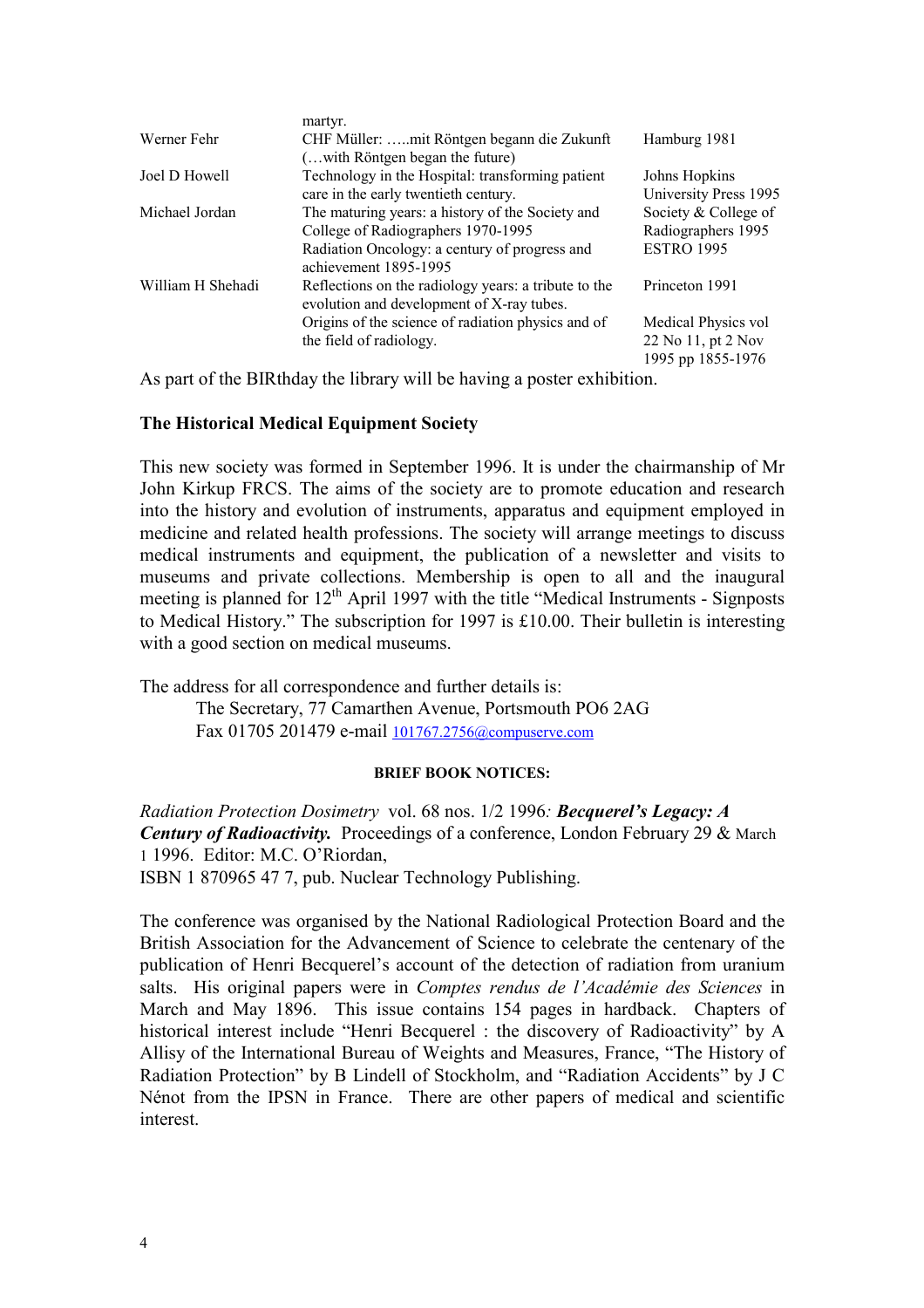X-Rays - the first 100 years. eds. Alan Michette and Shawska Pfauntsch. Pub. John Wiley, Chichester 1996. £34.95

The papers were given in a conference at King's College London in 1996. They commemorated amongst others the King's College professor Herbert Jackson, who made important contributions to radiation science. The majority of the papers are concerned with scientific discoveries and applications of radiation. Richard Mould has contributed the only chapter on Medical Applications, and those familiar with his books will recognise the themes and illustrations.

A History of the Radiological Sciences: Diagnosis. eds. Raymond A Gagliardi & Bruce L McClennan, pub. AJR: American Journal of Radiology, P.O. Box 18001 Merrifield, Virginia VA 2218-00, USA \$45.00.

This book has 673 pages, 6 major sections, 28 chapters and 37 authors. With the volume on physics and radiation oncology, it is part of a multi-volume series on the history of radiology published to celebrate the Röntgen centennial in the USA. Naturally, there is a bias to events in the USA, but there is plenty of background material. The first chapter concentrates on the general philosophical background to science in 19th century Germany, the second on Röntgen and the discovery of X-rays. From then on, though there are acknowledgements of other nationals, the Americans get most of the credit. After three more chapters on the pioneers there is a section on the clinical applications of radiology in various specialities, one on modern sectional imaging (CT, MR, US) and nuclear medicine, one on the profession, including a chapter on the technologist (read, radiographer in Britain) a group of three chapters on military radiology, forensic radiology and radiology in popular culture, and a closing chapter looking forward. The book is too heavy to read in bed, but well printed and fully referenced. It is well laid out with plenty of illustrations, many of which are unfamiliar. However I am disappointed by the quality of reproduction of the illustrations.

Prices of the other volumes are: Radiation Physics: \$30.00 Radiation Oncology: \$35.00

J M Guy

# REVIEW:

### CD-ROM History of Medicine (1996) Flagtower, First Multimedia Limited £39.99 (special purchase £19.99 Virgin Megastores)

This double disc CD-ROM contains some 30 minutes of video, over 2000 pictures and two hours of commentary. As would be expected it requires a multimedia PC with a 486/50MHz processor, dual speed CD-ROM drive and 8Mb of memory. The discs are designed for the general reader and the detail given is not aimed for the medical historian. However there is much of interest and many video clips are included. It is unfortunate that so much of the material related to X-rays is negative concentrating on the dangers of irradiation, particularly in relation to the unborn. There are sections on ancient and mediaeval medicine. Imaging is covered quite well with mention of CT